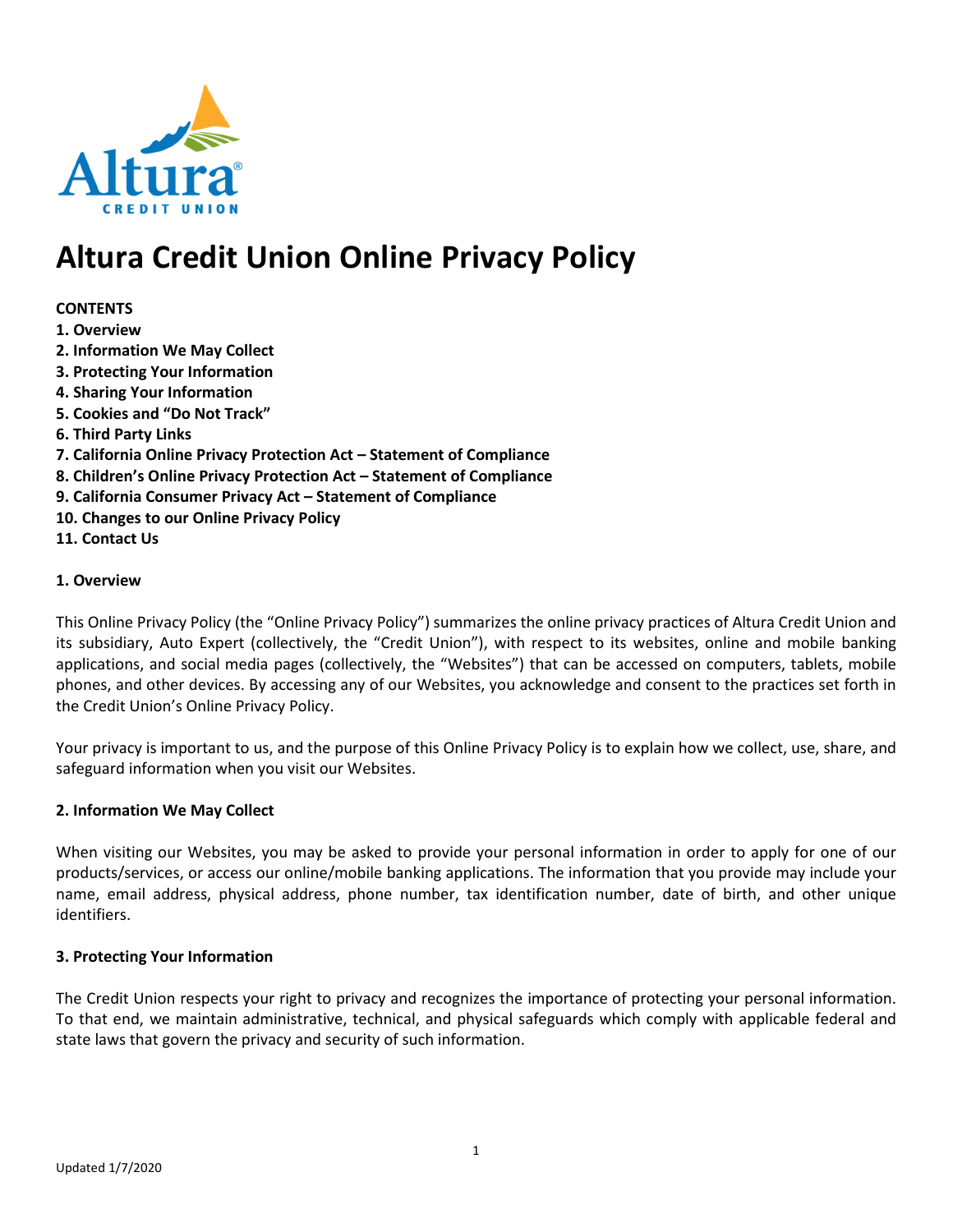## 4. Sharing Your Information

The Credit Union may share your information with third parties, as permitted by applicable federal and state laws; for example, your information may be shared with third parties, such as vendors, for the purpose of responding to legal notices or administering/servicing your account. Otherwise, the Credit Union will not disclose your personally identifiable information or make available any personal information about your online activities in connection with your use of our Websites. For more information on how we may share information with affiliates and third parties, please see the additional privacy notices "California Privacy Choices for Consumers," "Federal Privacy Policy and Opt-Out Notice," and "Affiliate Marketing Opt-Out Notice," which are accessible at https://www.alturacu.com/disclosures.

## 5. Cookies and "Do Not Track"

A cookie is a small piece of information that a website stores on your web browser and can later retrieve. The cookie can be read by the website that "set" the cookie and cannot be read by any other website. We use cookies to manage online banking sessions and in areas where you are able to customize the information you see. The use of these cookies is designed to make your online experience easier and more personal. You may customize your browser to inform you when cookies are set, prevent cookies from being set, or enable your web browser's "Do Not Track" signal. We may not separately respond to or take any action with respect to a "Do Not Track" configuration set in your web browser.

## 6. Third Party Links

The Credit Union may include or offer third party products or services on its Websites. The websites of these third parties have separate and independent privacy policies. While we undertake every effort to keep your information secure, the Credit Union exercises no control over these third party websites, so we therefore bear no responsibility or liability for their external content and activities.

## 7. California Online Privacy Protection Act – Statement of Compliance

Pursuant to the California Online Privacy Protection Act, we offer several ways to review and update your information. Online users may log onto our banking platform and select the "My Settings" tab. You may also review and update your information by calling 888-883-7228, writing to P.O. Box 908, Riverside, CA, 92502, or visiting your local Credit Union branch.

## 8. Children's Online Privacy Protection Act – Statement of Compliance

We do not knowingly collect personally identifiable information from individuals under the age of 13 through our Websites or mobile banking application without obtaining verifiable consent from their parents. Additional information about the Children's Online Privacy Protection Act is available at the Federal Trade Commission's website: www.ftc.gov.

## 9. California Consumer Privacy Act – Statement of Compliance

A. Description of Your Rights: The California Consumer Privacy Act ("CCPA") confers statutory rights that provide California consumers with greater control and transparency over the use of their personal information by affected companies operating within this state. These statutory rights, include, among other things, the protections listed below. You may submit verifiable consumer requests, obtain additional information about these protections, and direct any questions to the Credit Union via telephone (888-883-7228) or by email (ccparequest@alturacu.com).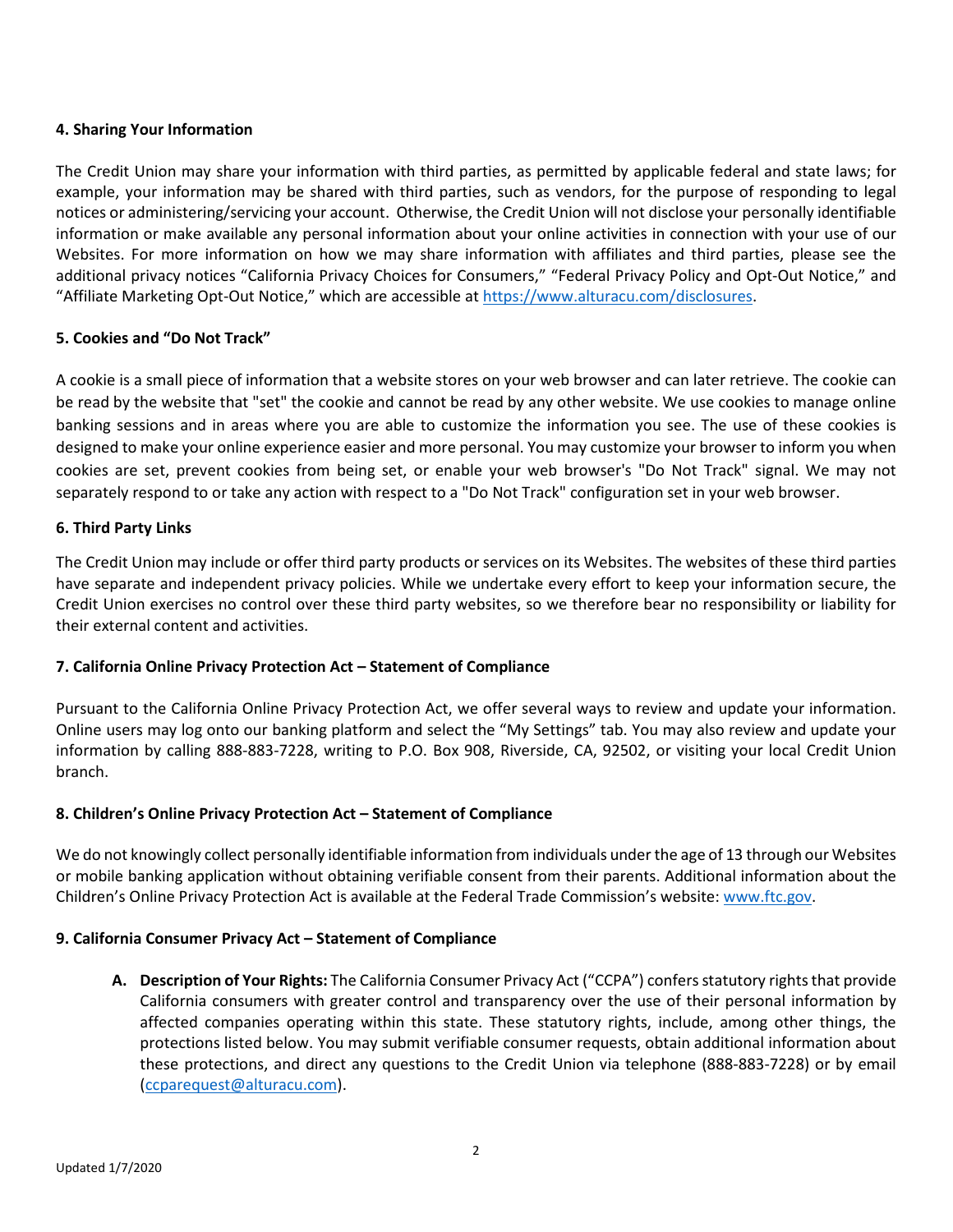## **Right to Request and Receive Personal Information Disclosures under CCPA** (California Civil Code § 1798.100)

Under CCPA, you have the right to request that a business that collects your personal information disclose the categories and specific pieces of personal information the business has collected about you. A business that collects your personal information must, at or before the point of collection, inform you about the categories of personal information to be collected and the purposes for which the categories of personal information shall be used. A business must not collect additional categories of personal information or use personal information collected for additional purposes without providing you with this notice. In order to receive this information, you must provide the Credit Union with a verifiable consumer request. Upon receiving a request, the Credit Union will promptly take steps to disclose and deliver, free of charge to you, the personal information required by this CCPA provision. The information will be delivered by mail. Under CCPA, businesses are not required to respond to requests more than twice in a 12-month period. In addition, CCPA does not require businesses to retain any personal information collected for a single, one-time transaction, if such information is not sold or retained by the business or to reidentify or otherwise link information that is not maintained in a manner that would be considered personal information.

## • Right to Request Deletion of Personal Information under CCPA (California Civil Code § 1798.105)

Under CCPA, you have the right to request the deletion of personal information that a business has collected from you. A business that collects personal information about consumers must disclose, pursuant to California Civil Code § 1798.130, the rights of consumers to request the deletion of their personal information. Accordingly, a business that receives a verifiable consumer request for deletion must delete your personal information from its records and direct any service providers to delete your personal information from their records. Certain exceptions apply to these requests. A business or a service provider is not required to comply with your request to delete your personal information if it is necessary for the business or service provider to maintain your personal information in order to: (1) complete the transaction for which the personal information was collected, provide a good or service that you requested, or reasonably anticipated within the context of a business's ongoing business relationship with you, or otherwise perform a contract between the business and you; (2) detect security incidents, protect against malicious, deceptive, fraudulent, or illegal activity; or prosecute those responsible for that activity; (3) debug to identify and repair errors that impair existing intended functionality; (4) exercise free speech, ensure the right of another consumer to exercise his or her right of free speech, or exercise another right provided for by law; (5) comply with the California Electronic Communications Privacy Act pursuant to Chapter 3.6 (commencing with Section 1546) of Title 12 of Part 2 of the California Penal Code; (6) engage in public or peer-reviewed scientific, historical, or statistical research in the public interest that adheres to all other applicable ethics and privacy laws, when the businesses' deletion of the information is likely to render impossible or seriously impair the achievement of such research, if you have provided informed consent; (7) to enable solely internal uses that are reasonably aligned with your expectations based on your relationship with the business; (8) comply with a legal obligation; or (9) otherwise use your personal information, internally, in a lawful manner that is compatible with the context in which you provided the information.

## • Right to Receive Disclosures about the Collection of Your Personal Information (California Civil Code § 1798.110)

Under CCPA, you have the right to request that a business that collects your personal information disclose the following information: (1) the categories of personal information it has collected about you; (2) the categories of sources from which the personal information is collected; (3) the business or commercial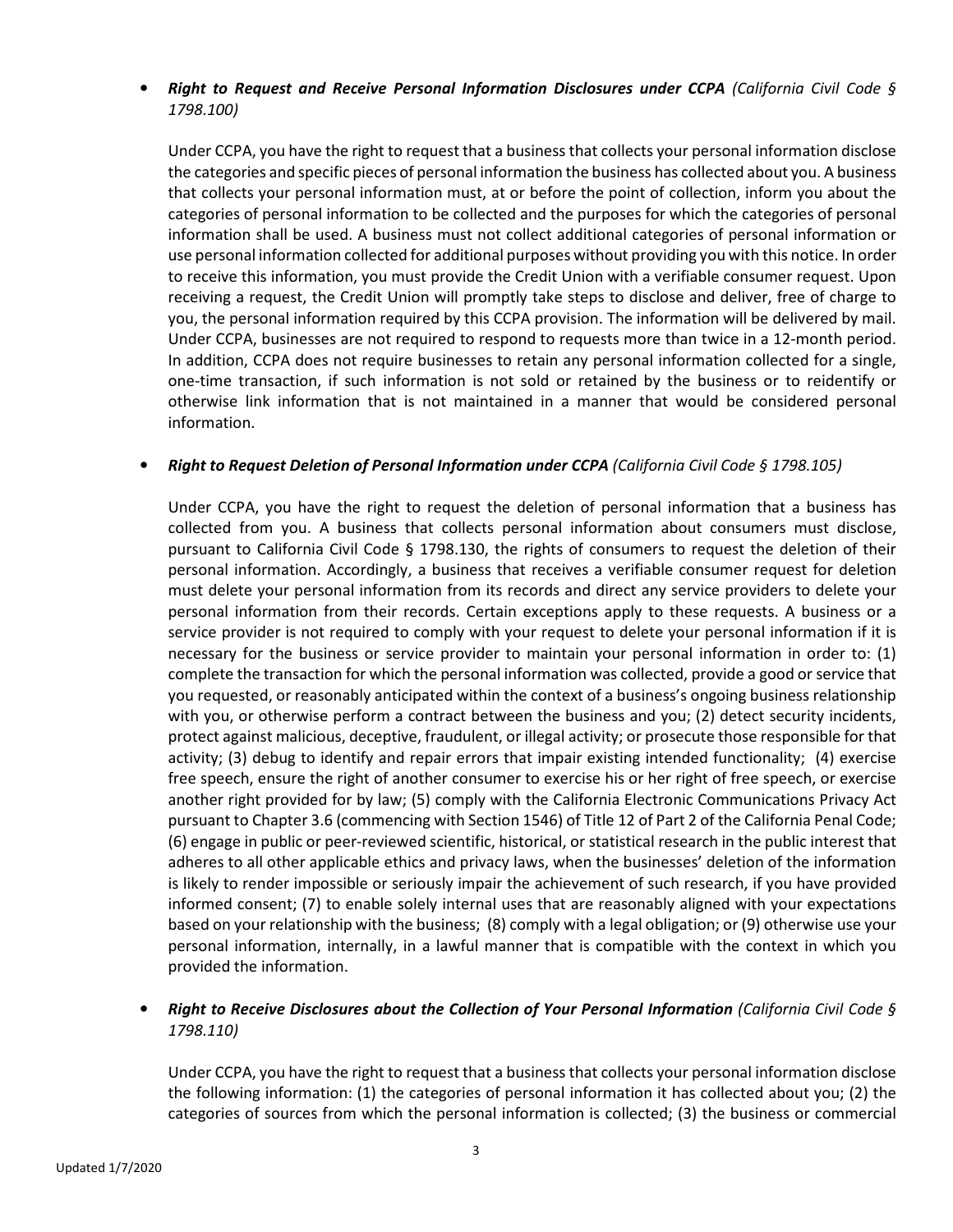purpose for collecting or selling personal information; (4) the categories of third parties with whom the business shares personal information; and (5) the specific pieces of personal information it has collected about you. A business that collects your personal information must disclose, pursuant to paragraph (3) of subdivision (a) of California Civil Code § 1798.130, the information cited above upon receipt of a verifiable consumer request. A business that collects your personal information must disclose, pursuant to subparagraph (B) of paragraph (5) of subdivision (a) of California Civil Code § 1798.130 the information cited above. However, a business is not required to retain any personal information about a consumer collected for a single one-time transaction if, in the ordinary course of business, that information about the consumer is not retained, or re-identify or otherwise link any data that, in the ordinary course of business, is not maintained in a manner that would be considered personal information.

## • Right to Receive Disclosures about the Sale and Disclosure (for a Business Purpose) of Your Personal Information (California Civil Code § 1798.115)

Under CCPA, you have the right to request that a business that sells your personal information, or that discloses it for a business purpose, disclose to you: (1) the categories of personal information that the business collected about you; (2) the categories of personal information that the business sold about you and the categories of third parties to whom the personal information was sold, by category or categories of personal information for each category of third parties to whom the personal information was sold; and (3) the categories of personal information that the business disclosed about you for a business purpose. A business that sells your personal information, or that discloses your personal information for a business purpose, must disclose, pursuant to paragraph (4) of subdivision (a) of California Civil Code § 1798.130, the information cited above upon receipt of a verifiable consumer request. A business that sells your personal information, or that discloses your personal information for a business purpose, must disclose, pursuant to subparagraph (C) of paragraph (5) of subdivision (a) of California Civil Code § 1798.130: (1) the category or categories of consumers' personal information it has sold, or if the business has not sold consumers' personal information, it must disclose that fact; and (2) the category or categories of consumers' personal information it has disclosed for a business purpose, or if the business has not disclosed the consumers' personal information for a business purpose, it must disclose that fact. Under CCPA, a third party is prohibited from selling personal information about a consumer that has been sold to the third party by a business unless the consumer has received explicit notice and is provided an opportunity to exercise the right to opt-out pursuant to California Civil Code § 1798.120. Please note that the Credit Union does not sell your personal information.

## • Right of Nondiscrimination for Any Exercise of Your Rights under CCPA (California Civil Code § 1798.125)

Under CCPA, a business must not discriminate against you because you exercised any of your rights under the CCPA; these prohibited discriminatory acts include, and are not limited to: (1) denying goods or services to you; (2) charging different prices or rates for goods or services, including through the use of discounts or other benefits or imposing penalties; (3) providing a different level or quality of goods or services to you; and (4) suggesting that you will receive a different price or rate for goods or services or a different level or quality of goods or services. CCPA does not prohibit a business from charging a consumer a different price or rate, or from providing a different level or quality of goods or services to the consumer, if that difference is reasonably related to the value provided to the business by the consumer's data. In addition, a business may offer financial incentives, including payments to consumers as compensation, for the collection of personal information, the sale of personal information, or the deletion of personal information. A business may also offer a different price, rate, level, or quality of goods or services to the consumer if that price or difference is directly related to the value provided to the business by the consumer's data. A business that offers any financial incentives must notify consumers of the financial incentives pursuant to California Civil Code § 1798.130. A business may enter a consumer into a financial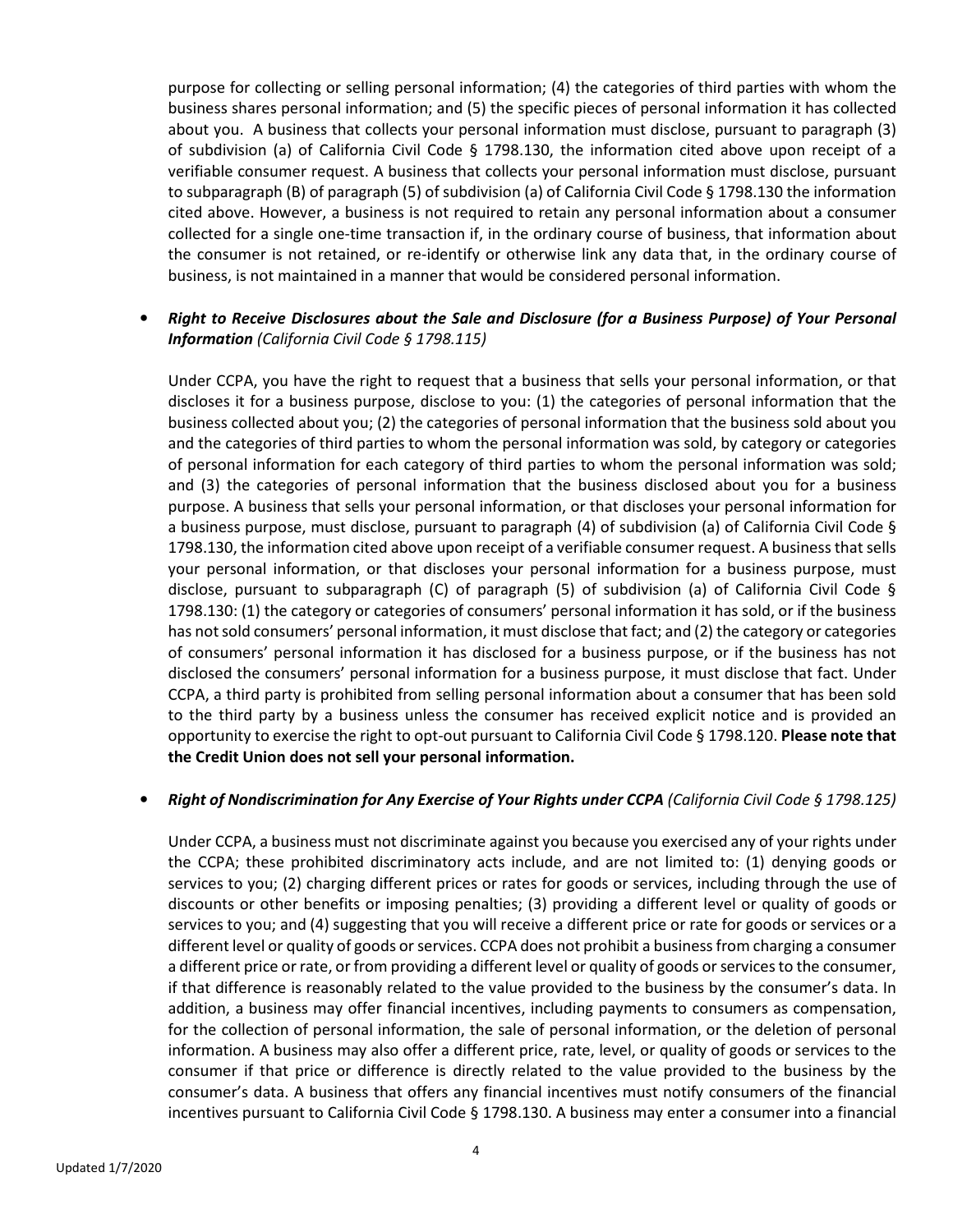incentive program only if the consumer gives the business prior opt-in consent pursuant to California Civil Code § 1798.130 that clearly describes the material terms of the financial incentive program, and which may be revoked by the consumer at any time. A business must not use financial incentive practices that are unjust, unreasonable, coercive, or usurious in nature. Please note that the Credit Union does not offer the optional financial incentives covered under this provision.

## B. Categories of Personal Information that the Credit Union Collected in the Preceding 12 Months

The table below lists the categories of personal information that the Credit Union collected in the preceding 12 months, and provides additional related details.

| <b>Categories of Personal Information</b><br><b>Collected in the Preceding 12 Months</b>                                                                                                                                                                                                                                                                                                                  | <b>Categories of Sources of</b><br><b>Personal Information</b>                                                                                                               | <b>Business or Commercial Purpose(s) for</b><br>the Collection of Personal Information                                                                                                                                                                                                                                                                                                                                                        | <b>Categories of Third</b><br>Parties with whom the<br><b>Credit Union Shares</b><br><b>Personal Information</b>                                  |
|-----------------------------------------------------------------------------------------------------------------------------------------------------------------------------------------------------------------------------------------------------------------------------------------------------------------------------------------------------------------------------------------------------------|------------------------------------------------------------------------------------------------------------------------------------------------------------------------------|-----------------------------------------------------------------------------------------------------------------------------------------------------------------------------------------------------------------------------------------------------------------------------------------------------------------------------------------------------------------------------------------------------------------------------------------------|---------------------------------------------------------------------------------------------------------------------------------------------------|
| Identifiers such as a real name, alias,<br>postal address, unique personal<br>identifier, online identifier, internet<br>protocol address, email address,<br>account name, social security number,<br>driver's license number, passport<br>number, or other similar identifiers                                                                                                                           | - Directly from the<br>consumer, or an authorized<br>representative<br>- Consumer data resellers<br>- Credit reporting agencies<br>- Marketing companies<br>- Public records | - Provision and administration of<br>products/services<br>- Legal proceedings<br>- Marketing and research (member<br>satisfaction surveys, market polls, etc.)<br>- Quality assurance and control / risk<br>management functions (e.g. audit, fraud<br>detection and prevention, etc.)<br>- Regulatory compliance<br>- Security (administrative, physical, and<br>technical) of our premises and<br>operations<br>- Operation of our Websites | - Your authorized<br>representative<br>- Credit reporting agencies<br>- Regulatory agencies<br>- Service providers,<br>subject to confidentiality |
| Signature, physical characteristics or<br>description, telephone number, state<br>identification card number, insurance<br>policy number, education, bank<br>account number, credit card number,<br>debit card number, any other financial<br>information, medical information, or<br>health insurance information, and<br>other personal information covered<br>under California Civil Code § 1798.80(e) | - Directly from the<br>consumer, or an authorized<br>representative<br>- Consumer data resellers<br>- Credit reporting agencies<br>- Marketing companies<br>- Public records | - Provision and administration of<br>products/services<br>- Legal proceedings<br>- Marketing and research (member<br>satisfaction surveys, market polls, etc.)<br>- Quality assurance and control / risk<br>management functions (e.g. audit, fraud<br>detection and prevention, etc.)<br>- Regulatory compliance<br>- Security (administrative, physical, and<br>technical) of our premises and<br>operations<br>- Operation of our Websites | - Your authorized<br>representative<br>- Credit reporting agencies<br>- Regulatory agencies<br>- Service providers,<br>subject to confidentiality |
| Characteristics of protected<br>classifications (age, gender, race, etc.)<br>under California or federal law                                                                                                                                                                                                                                                                                              | - Directly from the<br>consumer, or an authorized<br>representative                                                                                                          | - Provision and administration of<br>products/services<br>- Legal proceedings<br>- Regulatory compliance                                                                                                                                                                                                                                                                                                                                      | - Your authorized<br>representative<br>- Credit reporting agencies<br>- Regulatory agencies<br>- Service providers,<br>subject to confidentiality |
| Commercial information, including<br>records of personal property, products<br>or services purchased, obtained, or<br>considered, or other purchasing or<br>consuming histories or tendencies                                                                                                                                                                                                             | - Directly from the<br>consumer, or an authorized<br>representative<br>- Consumer data resellers<br>- Credit reporting agencies<br>- Marketing companies<br>- Public records | - Provision and administration of<br>products/services<br>- Legal proceedings<br>- Marketing and research (member<br>satisfaction surveys, market polls, etc.)<br>- Quality assurance and control / risk<br>management functions (e.g. audit, fraud<br>detection and prevention, etc.)<br>- Regulatory compliance<br>- Security (administrative, physical, and<br>technical) of our premises and<br>operations                                | - Your authorized<br>representative<br>- Credit reporting agencies<br>- Regulatory agencies<br>- Service providers,<br>subject to confidentiality |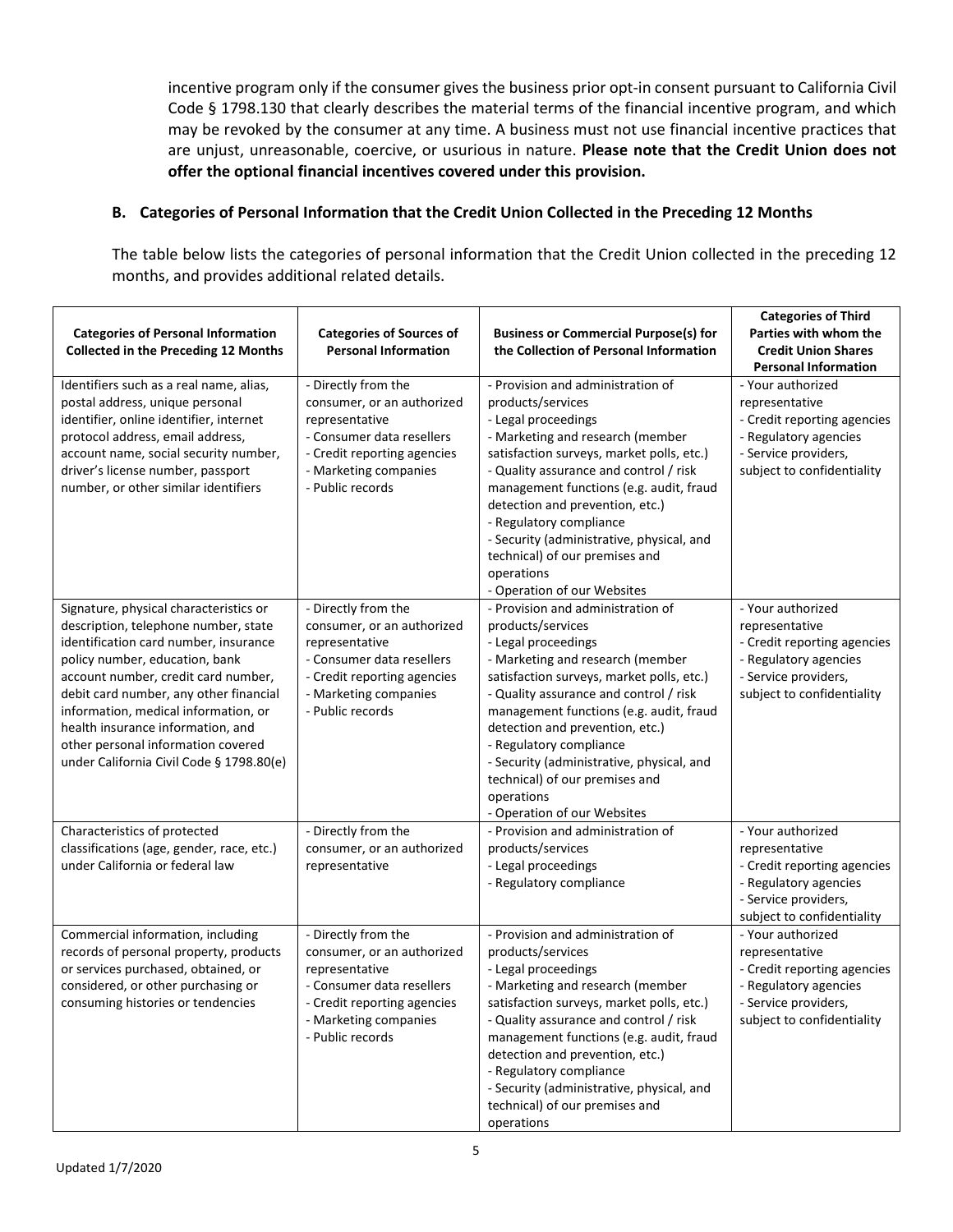|                                                                                                                                                                                                                                                       |                                                                                                                                                                              | - Operation of our Websites                                                                                                                                                                                                                                                                                                                                                                                                                   |                                                                                                                                                   |
|-------------------------------------------------------------------------------------------------------------------------------------------------------------------------------------------------------------------------------------------------------|------------------------------------------------------------------------------------------------------------------------------------------------------------------------------|-----------------------------------------------------------------------------------------------------------------------------------------------------------------------------------------------------------------------------------------------------------------------------------------------------------------------------------------------------------------------------------------------------------------------------------------------|---------------------------------------------------------------------------------------------------------------------------------------------------|
| Biometric information, such as<br>fingerprints and voiceprints                                                                                                                                                                                        | N/A (The Credit Union does<br>not collect this information.)                                                                                                                 | N/A                                                                                                                                                                                                                                                                                                                                                                                                                                           | N/A                                                                                                                                               |
| Internet or other electronic network<br>activity information, including, but not<br>limited to, browsing history, search<br>history, and information regarding a<br>consumer's interaction with an internet<br>website, application, or advertisement | - Directly from the<br>consumer, or an authorized<br>representative<br>- Consumer data resellers<br>- Credit reporting agencies<br>- Marketing companies<br>- Public records | - Provision and administration of<br>products/services<br>- Legal proceedings<br>- Marketing and research (member<br>satisfaction surveys, market polls, etc.)<br>- Quality assurance and control / risk<br>management functions (e.g. audit, fraud<br>detection and prevention, etc.)<br>- Regulatory compliance<br>- Security (administrative, physical, and<br>technical) of our premises and<br>operations<br>- Operation of our Websites | - Your authorized<br>representative<br>- Credit reporting agencies<br>- Regulatory agencies<br>- Service providers,<br>subject to confidentiality |
| Geolocation data                                                                                                                                                                                                                                      | - Directly from the<br>consumer, or an authorized<br>representative<br>- Consumer data resellers<br>- Credit reporting agencies<br>- Marketing companies<br>- Public records | - Provision and administration of<br>products/services<br>- Quality assurance and control / risk<br>management functions (e.g. audit, fraud<br>detection and prevention, etc.)                                                                                                                                                                                                                                                                | - Your authorized<br>representative<br>- Credit reporting agencies<br>- Regulatory agencies<br>- Service providers,<br>subject to confidentiality |
| Audio, electronic, visual, thermal,<br>olfactory, or similar information                                                                                                                                                                              | - Directly from the<br>consumer, or an authorized<br>representative<br>- Consumer data resellers<br>- Marketing companies                                                    | - Provision and administration of<br>products/services<br>- Quality assurance and control / risk<br>management functions (e.g. audit, fraud<br>detection and prevention, etc.)                                                                                                                                                                                                                                                                | - Your authorized<br>representative<br>- Credit reporting agencies<br>- Regulatory agencies<br>- Service providers,<br>subject to confidentiality |
| Professional or employment-related<br>information                                                                                                                                                                                                     | - Directly from the<br>consumer, or an authorized<br>representative<br>- Consumer data resellers<br>- Credit reporting agencies<br>- Marketing companies<br>- Public records | - Provision and administration of<br>products/services<br>- Quality assurance and control / risk<br>management functions (e.g. audit, fraud<br>detection and prevention, etc.)                                                                                                                                                                                                                                                                | - Your authorized<br>representative<br>- Credit reporting agencies<br>- Regulatory agencies<br>- Service providers,<br>subject to confidentiality |
| Education information, defined as<br>information that is not publicly<br>available personally identifiable<br>information as defined in the Family<br><b>Educational Rights and Privacy Act (20</b><br>U.S.C. § 1232g; 34 C.F.R. Part 99)             | - Directly from the<br>consumer, or an authorized<br>representative                                                                                                          | - Quality assurance and control / risk<br>management functions (e.g. audit, fraud<br>detection and prevention, etc.)                                                                                                                                                                                                                                                                                                                          | - Your authorized<br>representative<br>- Credit reporting bureaus<br>- Regulatory agencies<br>- Service providers,<br>subject to confidentiality  |
| Inferences drawn from personal<br>information in order to develop an<br>outline of a consumer's preferences,<br>characteristics, psychological trends,<br>predispositions, behavior, attitudes,<br>intelligence, abilities, and aptitudes             | - Directly from the<br>consumer, or an authorized<br>representative<br>- Consumer data resellers<br>- Credit reporting agencies<br>- Marketing companies<br>- Public records | - Provision and administration of<br>products/services<br>- Legal proceedings<br>- Marketing and research (member<br>satisfaction surveys, market polls, etc.)<br>- Quality assurance and control / risk<br>management functions (e.g. audit, fraud<br>detection and prevention, etc.)<br>- Regulatory compliance<br>- Security (administrative, physical, and<br>technical) of our premises and<br>operations<br>- Operation of our Websites | - Your authorized<br>representative<br>- Credit reporting bureaus<br>- Regulatory agencies<br>- Service providers,<br>subject to confidentiality  |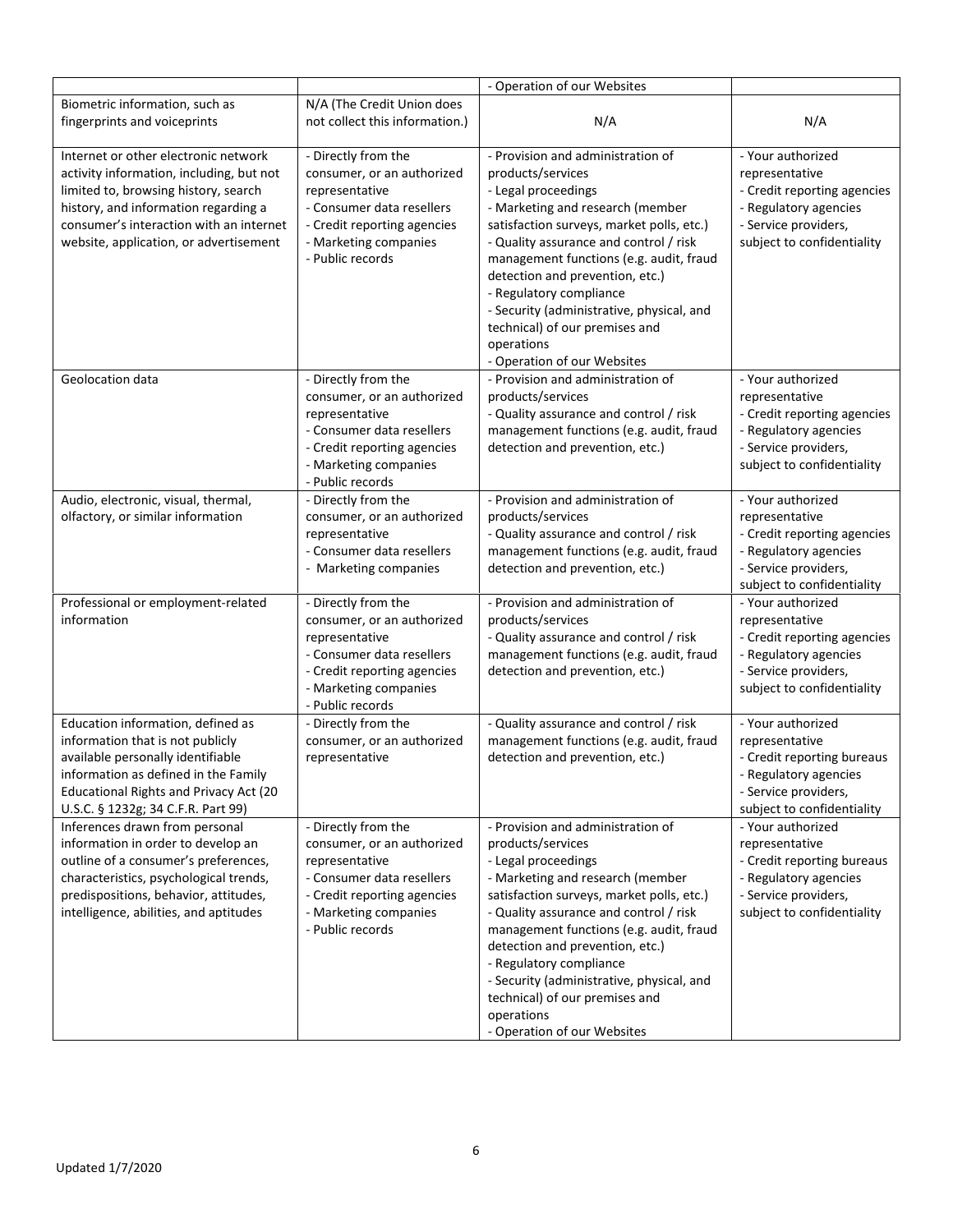## C. Categories of Personal Information that the Credit Union Sold in the Preceding 12 Months

As previously noted, the Credit Union does not engage in the sale of the personal information covered under the CCPA. No such information was sold by the Credit Union within the preceding 12 months. For the purposes of this Online Privacy Policy, the term 'sale' is defined as the disclosure of personal information to another business or third party for monetary or other valuable consideration.

## D. Categories of Personal Information that the Credit Union Shared for Business or Commercial Purposes in the Preceding 12 Months

The table below lists the categories of personal information that the Credit Union collected (and shared, for business or commercial purposes) in the preceding 12 months, and provides additional related details.

| <b>Categories of Personal Information Collected in the</b><br><b>Preceding 12 Months</b>               | <b>Has the Credit Union</b><br><b>Shared this Personal</b><br>Information for a<br><b>Business or</b><br><b>Commercial Purpose?</b> | <b>Categories of Third Parties with whom the Credit Union</b><br><b>Shares Personal Information</b> |
|--------------------------------------------------------------------------------------------------------|-------------------------------------------------------------------------------------------------------------------------------------|-----------------------------------------------------------------------------------------------------|
| Identifiers such as a real name, alias, postal address,                                                |                                                                                                                                     | - Your authorized representative                                                                    |
| unique personal identifier, online identifier, internet                                                |                                                                                                                                     | - Credit reporting agencies (e.g., Experian, Equifax, and                                           |
| protocol address, email address, account name, social                                                  |                                                                                                                                     | TransUnion)                                                                                         |
| security number, driver's license number, passport                                                     |                                                                                                                                     | - Regulatory agencies (e.g., NCUA, CFPB, and CA DBO)                                                |
| number, or other similar identifiers                                                                   | Yes                                                                                                                                 | - Service providers, subject to confidentiality (e.g. firms that                                    |
|                                                                                                        |                                                                                                                                     | provide, among other things, actuarial, audit, data analytics,                                      |
|                                                                                                        |                                                                                                                                     | HR, IT, legal, operational, processing, quality assurance, and                                      |
|                                                                                                        |                                                                                                                                     | web hosting services)                                                                               |
| Signature, physical characteristics or description,                                                    |                                                                                                                                     | - Your authorized representative                                                                    |
| telephone number, state identification card number,                                                    |                                                                                                                                     | - Credit reporting agencies (e.g., Experian, Equifax, and                                           |
| insurance policy number, education, bank account                                                       |                                                                                                                                     | TransUnion)                                                                                         |
| number, credit card number, debit card number, any                                                     |                                                                                                                                     | - Regulatory agencies (e.g., NCUA, CFPB, and CA DBO)                                                |
| other financial information, medical information, or                                                   | Yes                                                                                                                                 | - Service providers, subject to confidentiality (e.g. firms that                                    |
| health insurance information, and other personal                                                       |                                                                                                                                     | provide, among other things, actuarial, audit, data analytics,                                      |
| information covered under California Civil Code §                                                      |                                                                                                                                     | HR, IT, legal, operational, processing, quality assurance, and                                      |
| 1798.80(e)                                                                                             |                                                                                                                                     | web hosting services)                                                                               |
| Characteristics of protected classifications (age,                                                     |                                                                                                                                     | - Your authorized representative                                                                    |
| gender, race, etc.) under California or federal law                                                    |                                                                                                                                     | - Credit reporting agencies (e.g., Experian, Equifax, and                                           |
|                                                                                                        |                                                                                                                                     | TransUnion)                                                                                         |
|                                                                                                        | Yes                                                                                                                                 | - Regulatory agencies (e.g., NCUA, CFPB, and CA DBO)                                                |
|                                                                                                        |                                                                                                                                     | - Service providers, subject to confidentiality (e.g. firms that                                    |
|                                                                                                        |                                                                                                                                     | provide, among other things, actuarial, audit, data analytics,                                      |
|                                                                                                        |                                                                                                                                     | HR, IT, legal, operational, processing, quality assurance, and                                      |
|                                                                                                        |                                                                                                                                     | web hosting services)                                                                               |
| Commercial information, including records of personal                                                  |                                                                                                                                     | - Your authorized representative                                                                    |
| property, products or services purchased, obtained, or<br>considered, or other purchasing or consuming |                                                                                                                                     | - Credit reporting agencies (e.g., Experian, Equifax, and<br>TransUnion)                            |
| histories or tendencies                                                                                |                                                                                                                                     | - Regulatory agencies (e.g., NCUA, CFPB, and CA DBO)                                                |
|                                                                                                        | Yes                                                                                                                                 | - Service providers, subject to confidentiality (e.g. firms that                                    |
|                                                                                                        |                                                                                                                                     | provide, among other things, actuarial, audit, data analytics,                                      |
|                                                                                                        |                                                                                                                                     | IT, legal, operational, processing, quality assurance, and web                                      |
|                                                                                                        |                                                                                                                                     | hosting services)                                                                                   |
| Biometric information, such as fingerprints and                                                        | N/A (The Credit Union                                                                                                               |                                                                                                     |
| voiceprints                                                                                            | does not collect this                                                                                                               | N/A                                                                                                 |
|                                                                                                        | information.)                                                                                                                       |                                                                                                     |
| Internet or other electronic network activity                                                          |                                                                                                                                     | - Your authorized representative                                                                    |
| information, including, but not limited to, browsing                                                   |                                                                                                                                     | - Credit reporting agencies (e.g., Experian, Equifax, and                                           |
| history, search history, and information regarding a                                                   | Yes                                                                                                                                 | TransUnion)                                                                                         |
| consumer's interaction with an internet website,                                                       |                                                                                                                                     | - Regulatory agencies (e.g., NCUA, CFPB, and CA DBO)                                                |
| application, or advertisement                                                                          |                                                                                                                                     | - Service providers, subject to confidentiality (e.g. firms that                                    |
|                                                                                                        |                                                                                                                                     | provide, among other things, actuarial, audit, data analytics,                                      |